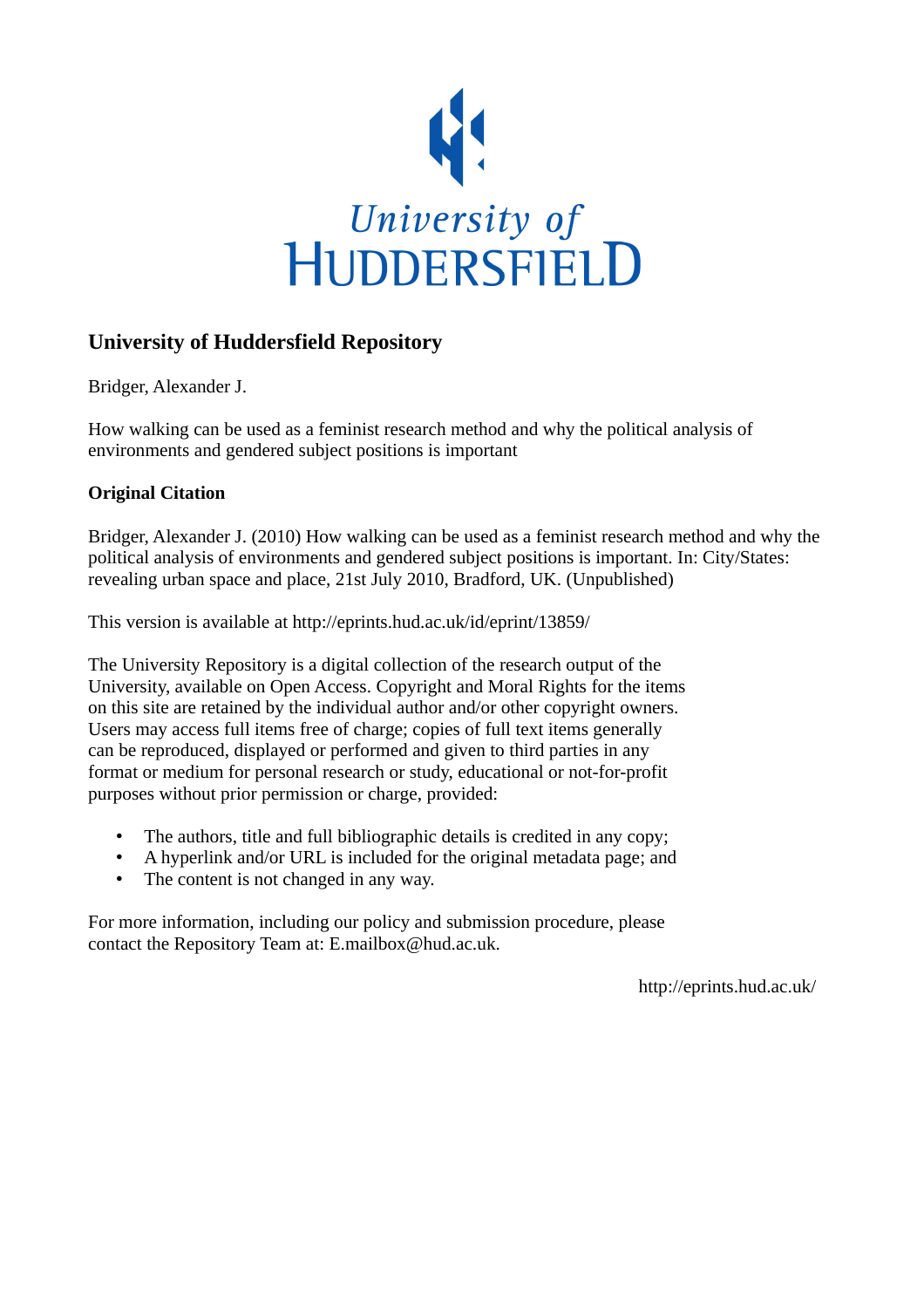# Walking as feminist political research

Alexander J. Bridgera.j.bridger@hud.ac.ukUniversity of Huddersfield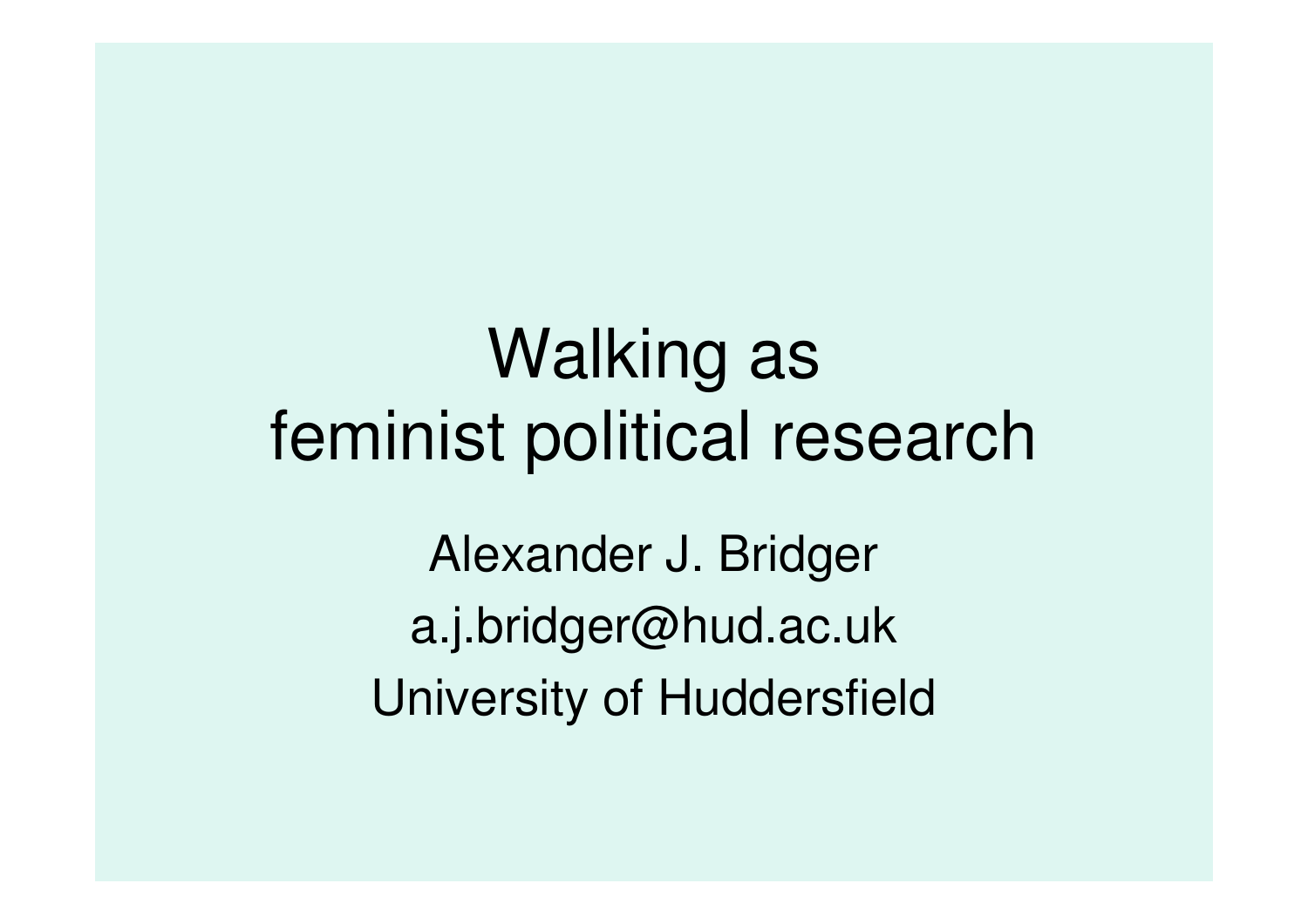# **Outline**

- Topic Feminist psychogeographical walking
- Rationale reasons for doing feminist psychogeography
- Theory social spaces as political spaces/ gendered subject positions/environment and experience
- Methods developing new methods in psychology
- Implications questions and issues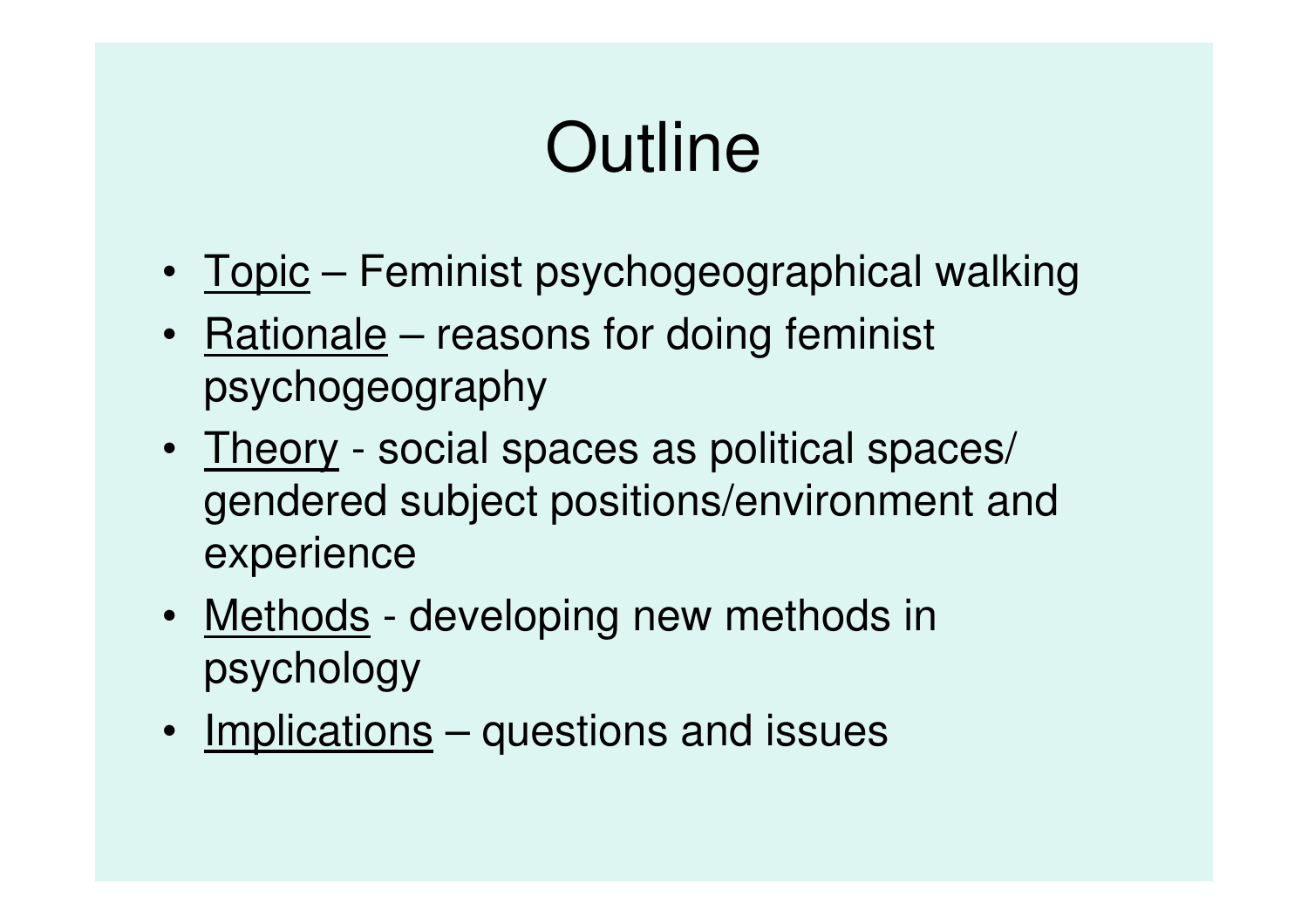## Researcher standpoint

- • My position as a deconstructionist psychologist
- •Politicising research
- •• Importance of reflexivity
- •Integration of work/life understanding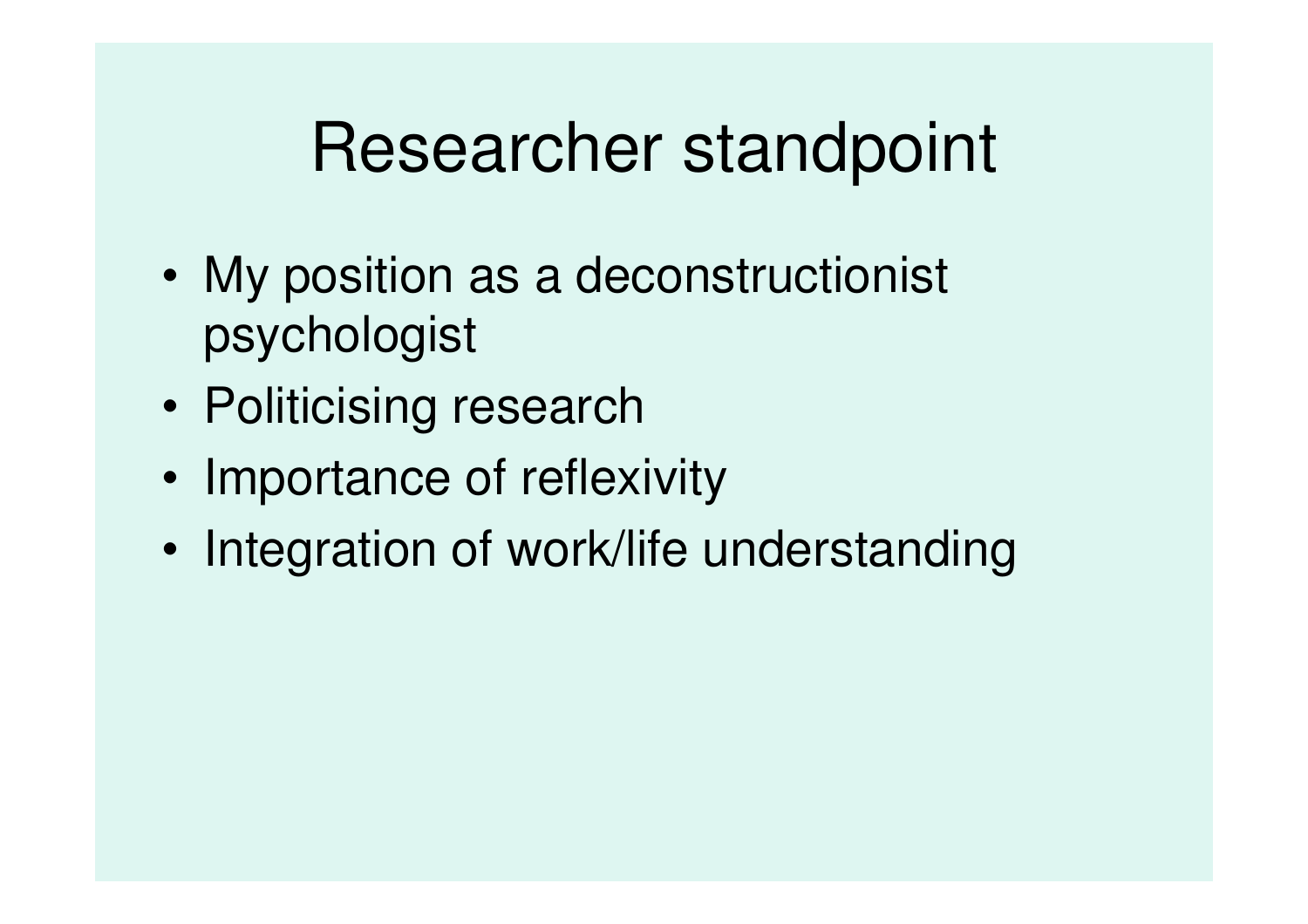# The situationists and psychogeography

- What is psychogeography?
- Who are the situationists?
- Situationist practices





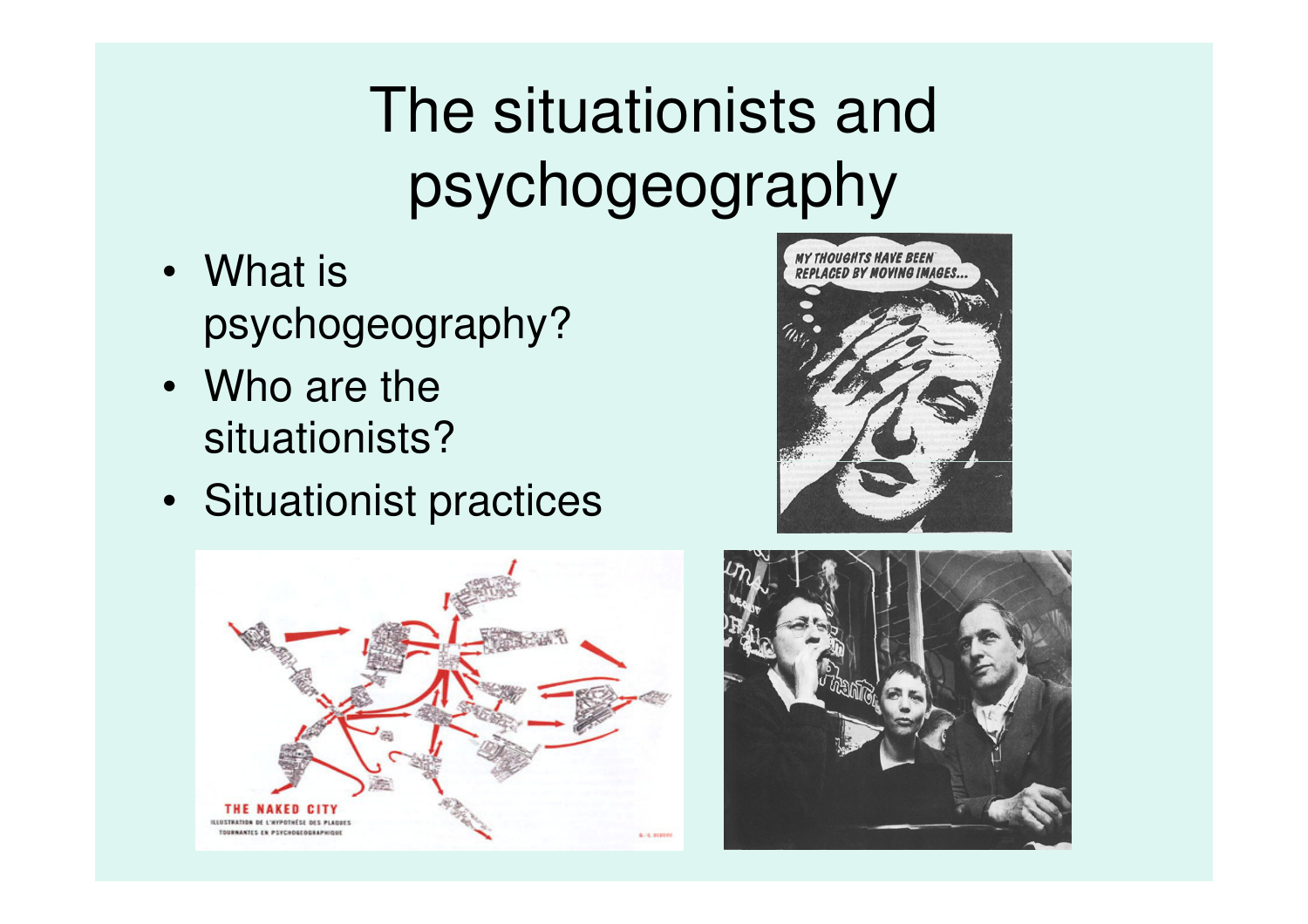### Feminist geographers & psychologists

- • Lack of research on feminist study of place in psychology and in psychogeography
- • Documenting women's experiences of places and tackling gendered inequalities
- • Wording – flaneurs and flaneuse (Wolff, 1985)
- • 'Walking as a masculine freedom' (Wilson, 1992: 68) 'object of erotic vision' (D'Souza and McDonough, 2006: 6)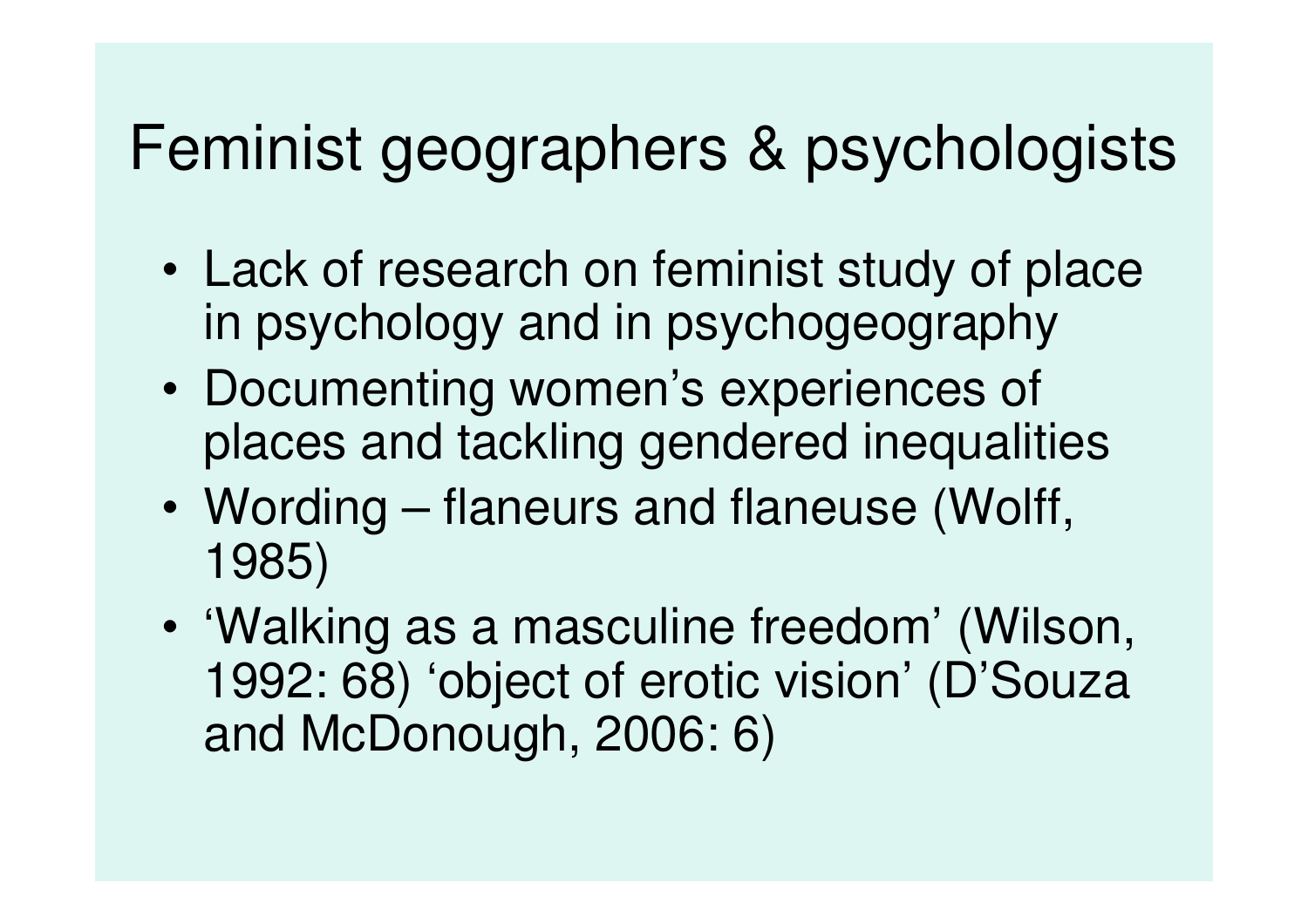## Burnett et al (2004)

- •Dérive walking method
- • Gendered subject positions, structural demands of work/life
- •Difficulties in disrupting work/life patterns
- •Head gear and 'spoil yourself directives'
- •'Academic' dérive account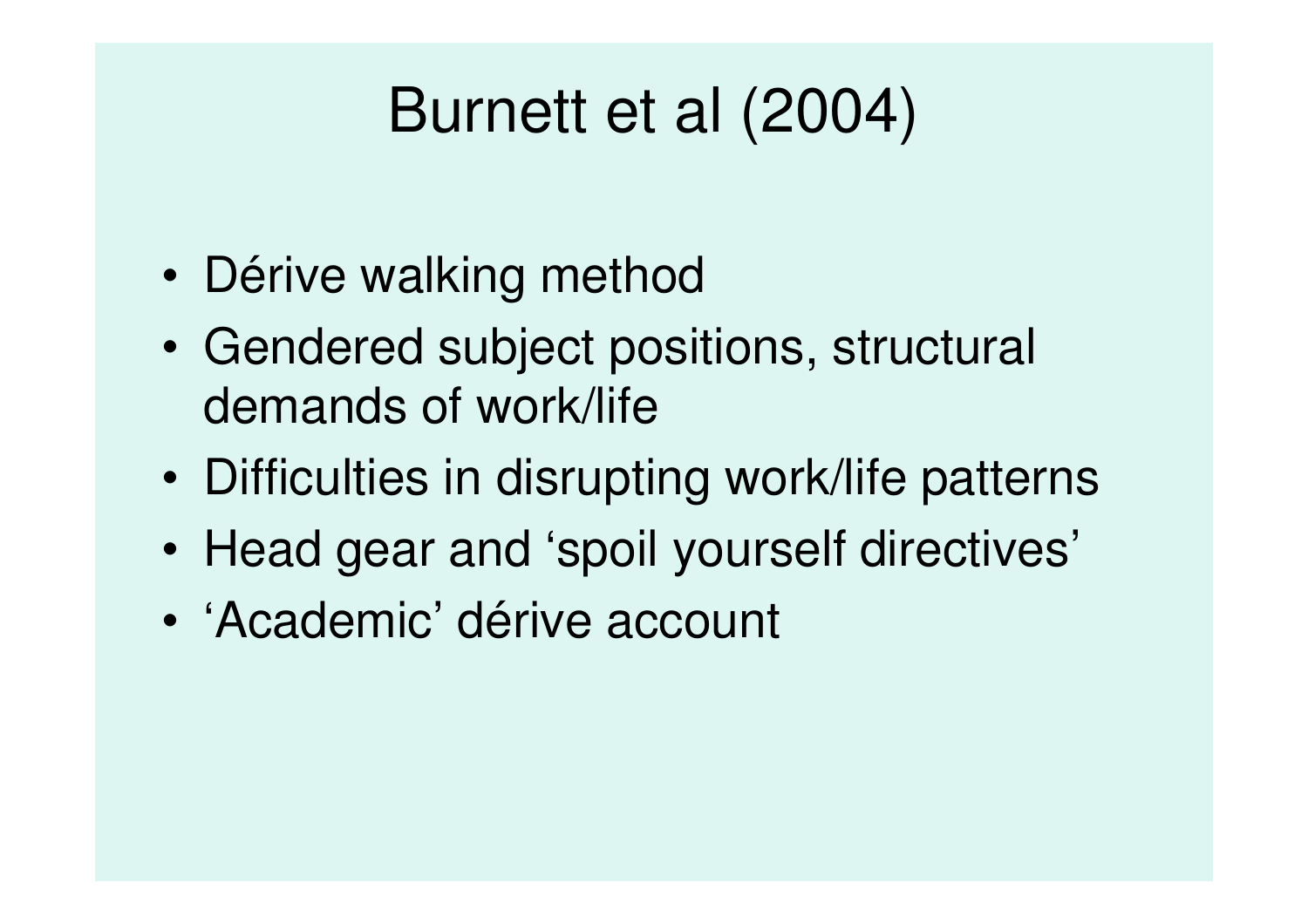### Group of Lesbian Feminists (2005)

- • (Grup de Lesbianes Feministes) Spanish anticapitalist lesbian and feminist collective
- Street interventions (i.e. Sapho) and political writing
- Against positioning of women as 'consumermarket subjects'
- Social spaces as political spaces
- Useful theoretical and practical ideas

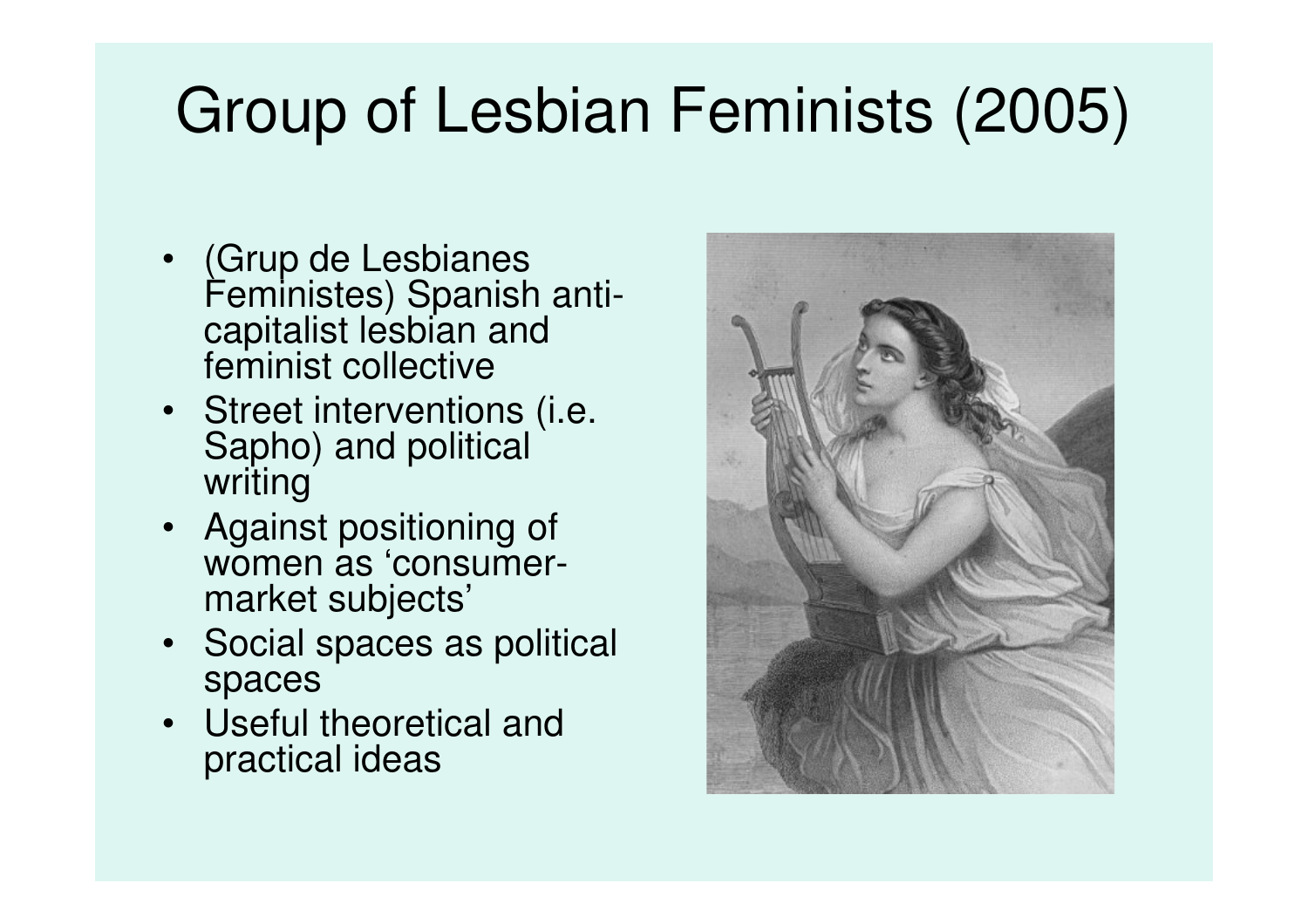# The Women's Design Group and the Loiterers Resistance Movement

- Women's Design Group (www.wds.org.uk/index.htm) and the Loiterers Resistance Movement
- Regeneration/built environments effecting women safety, street lighting, alleyways …



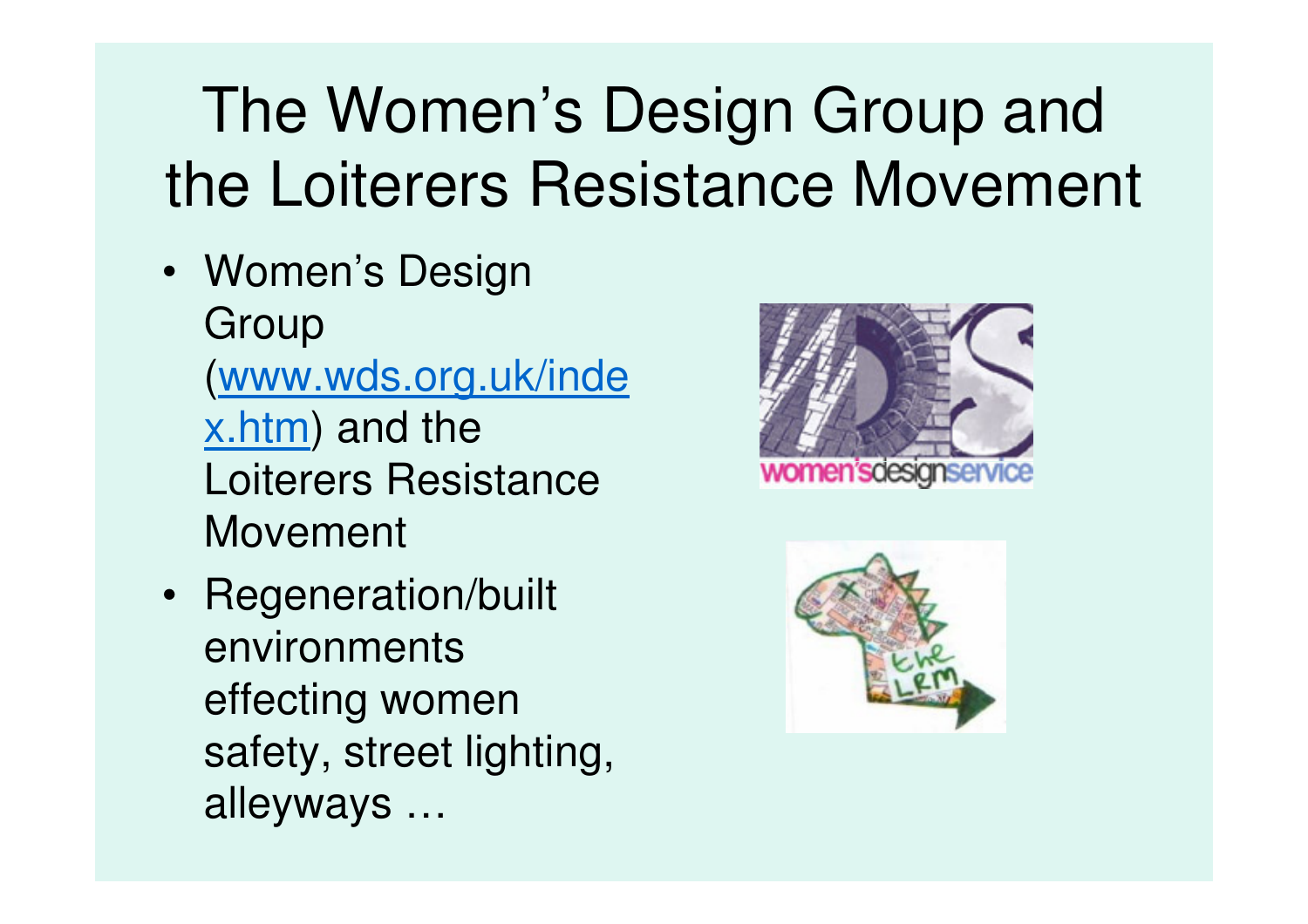# Mapping out feminist methods

- •**Theoretical basis and concepts**
- •Theory informs research
- •Reflexivity and gendered subject position
- •Politically based research
- • Informed by the situationists and critical research/social activist groups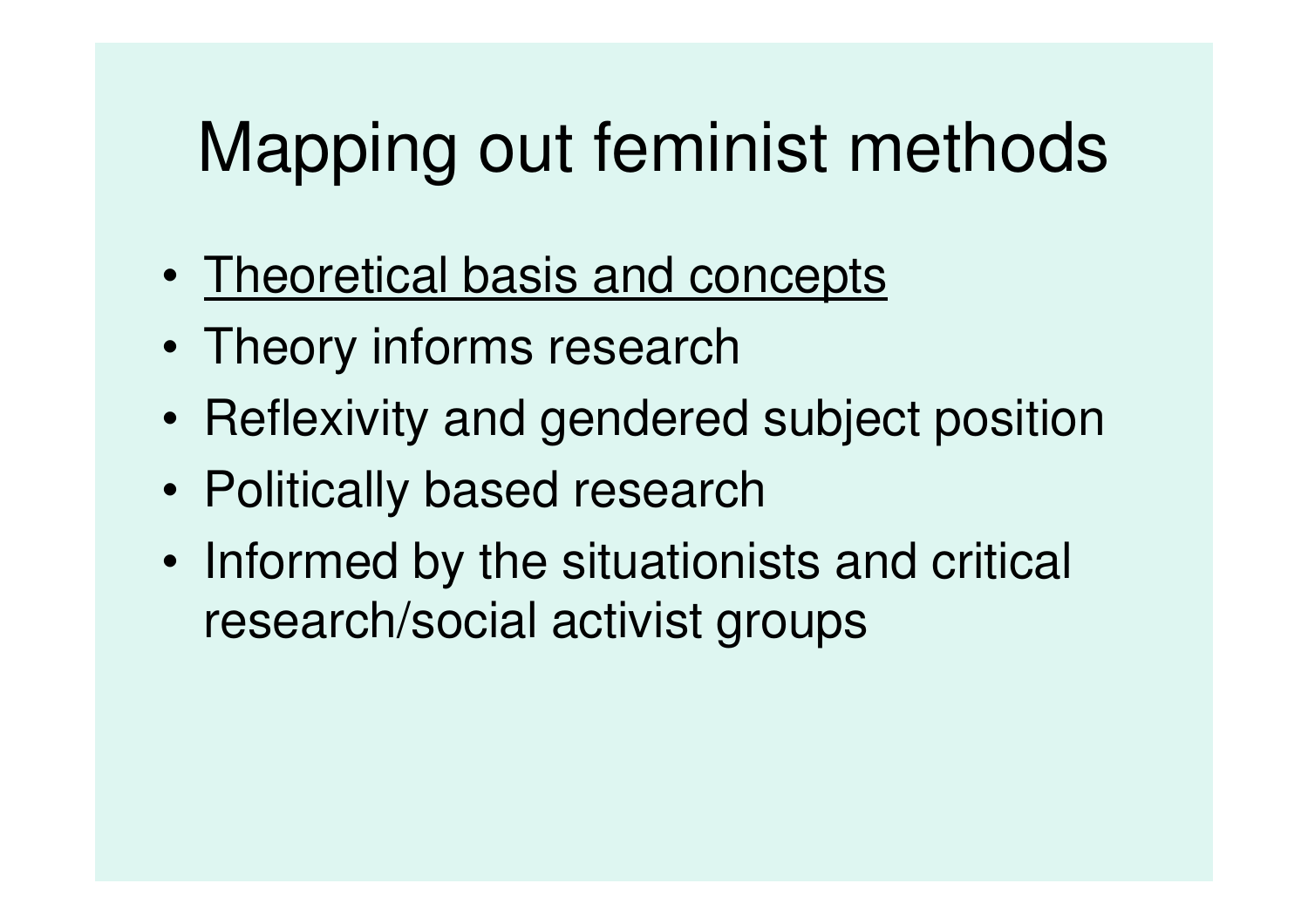- Example research questions and aims
- 'How are experiences of social environments shaped by gendered subject positions?'
- How do women experience places?
- Are particular places gendered?
- Do particular places enact certain types of gendered behaviours?
- What would non-sexist environments look like?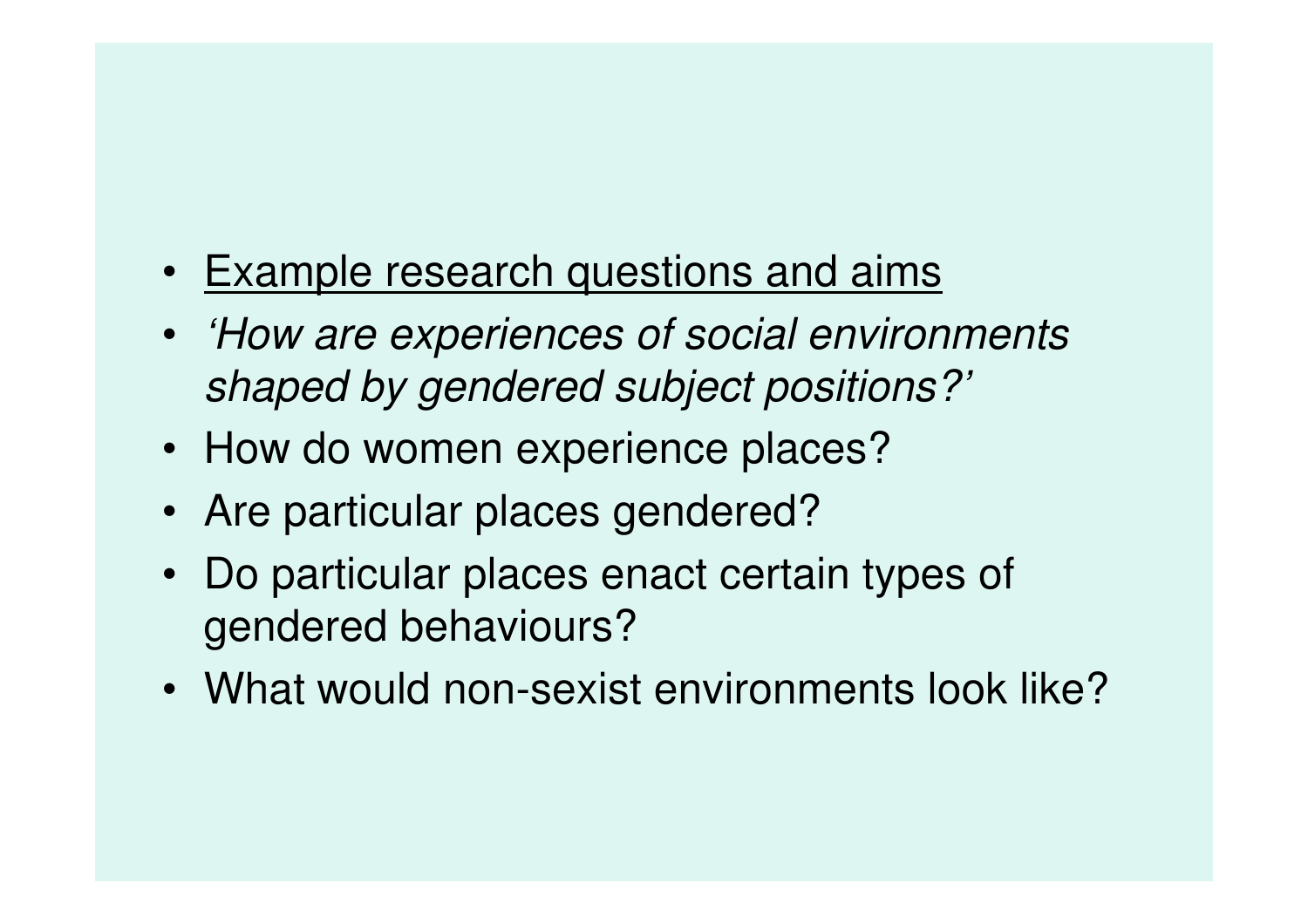- •**Data methods**
- •Individually or in a group
- •Site specific or general disorientation
- •• Photography, diaries, stories, maps, dice, cards
- • Referring to other research, i.e. Burnett et al (2004)